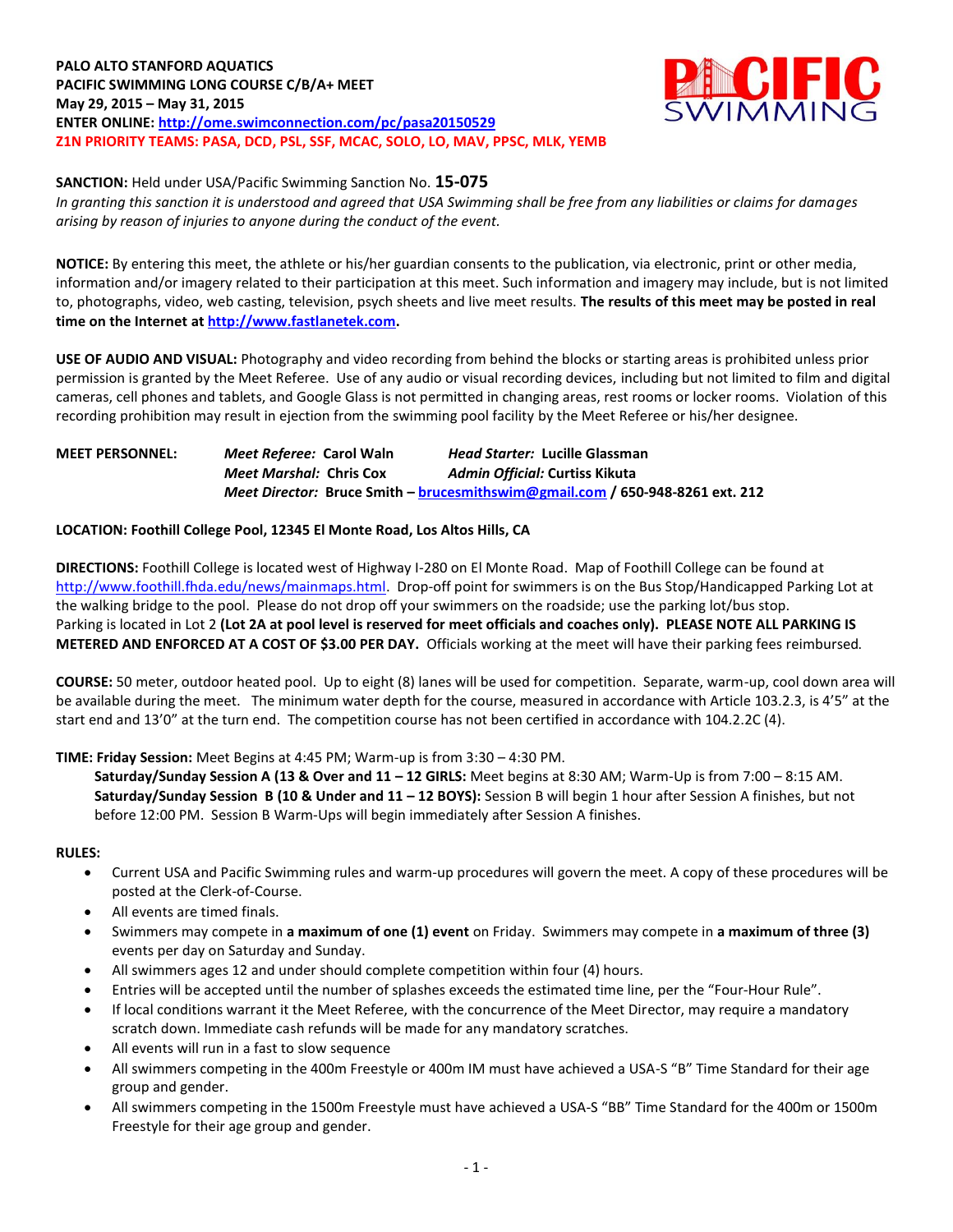- All swimmers competing in the 1500m Freestyle and 400m Freestyle events must provide their own lane timers. Swimmers competing in the 1500m Freestyle must provide their own lap counters.
- 8 & Under swimmers entering the 10 & U 100 Fly and/or 100 Back must have achieved a minimum PC "A" Time Standard for their gender in the 50 yard/meter distance of that stroke.
- **All coaches and deck officials must wear their USA Swimming membership cards in a visible manner.**

**UNACCOMPANIED SWIMMERS:** Any USA-S athlete-member competing at the meet must be accompanied by a USA Swimming member-coach for the purposes of athlete supervision during warm-up, competition and warm-down. If a coach-member of the athlete's USA-S Club does not attend the meet to serve in said supervisory capacity, it is the responsibility of the swimmer or the swimmer's legal guardian to arrange for supervision by a USA-S member-coach. The Meet Director or Meet Referee may assist the swimmer in making arrangements for such supervision; however, it is recommended that such arrangements be made in advance of the meet by the athlete's USA-S Club Member-Coach.

**RACING STARTS:** Swimmers must be certified by a USA-S member-coach as being proficient in performing a racing start, or must start the race in the water. It is the responsibility of the swimmer or the swimmer's legal guardian to ensure compliance with this requirement.

## **RESTRICTIONS:**

- Smoking and the use of other tobacco products is prohibited on the pool deck, in the locker rooms, in spectator seating, on standing areas and in all areas used by swimmers, during the meet and during warm-up periods.
- Sale and use of alcoholic beverages is prohibited in all areas of the meet venue.
- No glass containers are allowed in the meet venue.
- No propane heater is permitted except for snack bar/meet operations.
- All shelters must be properly secured.
- Pets, with the exception of working service animals, are prohibited in the meet venue.
- Changing into or out of swimsuits other than in locker rooms or other designated areas is prohibited.
- Destructive devices, to include but not limited to, explosive devices and equipment, firearms (open or concealed), blades, knives, mace, stun guns and blunt objects are strictly prohibited in the swimming facility and its surrounding areas. If observed, the Meet Referee or his/her designee may ask that these devices be stored safely away from the public or removed from the facility. Noncompliance may result in the reporting to law enforcement authorities and ejection from the facility. Law enforcement officers (LEO) are exempt per applicable laws.

## **ELIGIBILITY:**

- Swimmers must be current members of USA-S and enter their name and registration number on the meet entry card as they are shown on their Registration Card. If this is not done, it may be difficult to match the swimmer with the registration and times database. The meet host will check all swimmer registrations against the SWIMS database and if not found to be registered, the Meet Director shall accept the registration at the meet (a \$10 surcharge will be added to the regular registration fee). Duplicate registrations will be refunded by mail.
- Swimmers in the "A" Division must have met at least USA Swimming Motivational "A" minimum time standard. Swimmers in the "B" Division must have met at least the listed "B" minimum time standard. All entry times slower than the listed "B" time standard will be in the "C" Division.
- Entries with **"NO TIME" will be ACCEPTED (exception – 400 Free, 1500 Free, 400 IM events & 8 and Under's entering the 10 & Under 100 fly and/or 100 back. See rules).**
- Entry times submitted for this meet will be checked against a computer database and may be changed in accordance with Pacific Swimming Entry Time Verification Procedures.
- Disabled swimmers are welcome to attend this meet and should contact the Meet Director or Meet Referee regarding special accommodations on entry times and seeding per Pacific Swimming policy.
- Swimmers 19 years of age and over may compete in the meet for time only, no awards. Such swimmers must have met standards for the 17-18 age group.
- The swimmer's age will be the age of the swimmer on the first day of the meet.

**ENTRY PRIORITY: Zone 1N swimmers from PASA, DCD, PSL, MCAC, SOLO, LO, MAV, PPSC, MLK, YEMB, entering online must do so by 11:59 PM Wednesday, May 13th in order to receive priority acceptance to the meet. Surface mail entries must be postmarked by Monday, May 11 st in order to receive priority acceptance to the meet.** No swimmers, other than those from PASA, DCD, PSL, MCAC, SOLO, LO, MAV, PPSC, MLK, YEMB, may enter the meet until the priority period has concluded.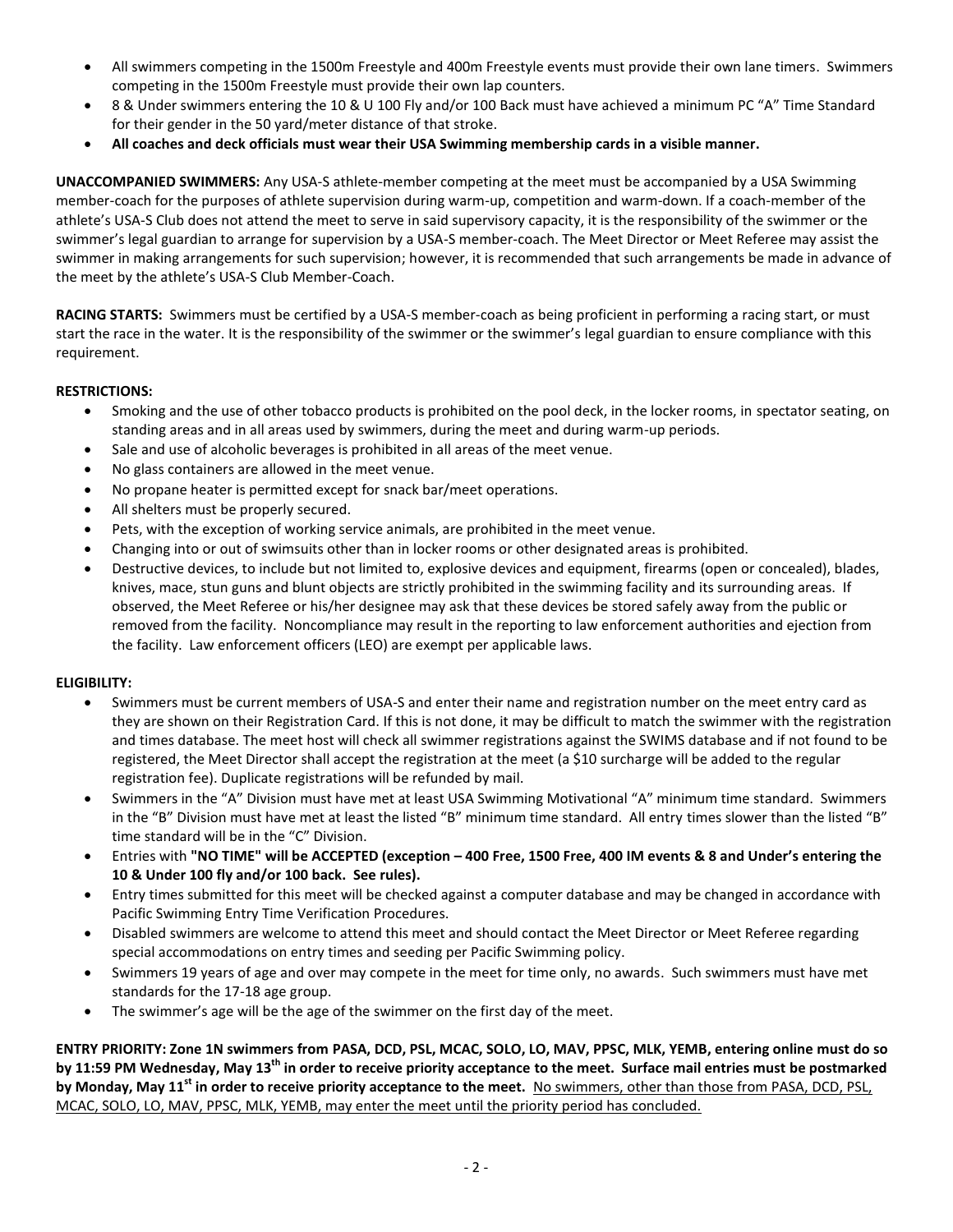**ENTRY FEES:** \$4.00 per event plus a \$10.00 participation fee per swimmer. Entries will be rejected if payment is not sent at time of request. Entries will be accepted until the entry deadline or until the number of splashes exceeds the estimated timeline, per the "Four-Hour Rule," whichever occurs first.

**ONLINE ENTRIES:** To enter online go to **<http://ome.swimconnection.com/pc/PASA20150529>** to receive an immediate entry confirmation. This method requires payment by credit card. Swim Connection, LLC charges a processing fee for this service, equal to \$1 per swimmer plus 5% of the total Entry Fees. Please note that the processing fee is a separate fee from the Entry Fees. If you do not wish to pay the processing fee, enter the meet using a mail entry. **Entering online is a convenience, is completely voluntary, and is in no way required or expected of a swimmer by Pacific Swimming.** Online entries will be accepted through Wednesday, **May 20th, 2015 at 11:59 PM.**

**MAILED OR HAND DELIVERED ENTRIES**: Entries must be on the attached consolidated entry form. Forms must be filled out completely and printed clearly with swimmers best time. Entries must be postmarked by midnight, Monday, **May 18th, 2015** or hand delivered by 6:30 p.m. Wednesday, **May 20th, 2015**. No late entries will be accepted. No refunds will be made, except mandatory scratch downs. Requests for confirmation of receipt of entries should include a self-addressed envelope.

**Make check payable to**: **DBA-DKS Mail entries to**: **Bruce Smith Hand-deliver entries (M-F between the hours of 4-7:30pm) to: Dana Kirk PO Box 17832** 12889 Viscaino Place  **Stanford, CA 94309 Los Altos Hills, CA 94022**

**CHECK-IN:** The meet will be deck seeded. Swimmers must check-in at the Clerk-of-Course. Close of check-in for all individual events shall be no more than 60 minutes before the estimated time of the start of the first heat of the event. No event shall be closed more than 30 minutes before the scheduled start of the session. Swimmers who do not check in will not be seeded and will not be allowed to compete in that event.

**SCRATCHES:** Any swimmers not reporting for or competing in an individual timed final event that they have checked in for shall not be penalized.

**AWARDS:** Individual events will be awarded in the A, B, and C division. Ribbons for First through Eighth place will be given to the following age groups 8 & U, 9-10, 11-12. Swimmers 13 years of age and older will not receive awards. "A" time medals will be given to swimmers achieving a new USA-S 'A' (PC-A for 8 & Under) times regardless of place achieved in the event. All awards must be picked up at the meet by coaches at the end of each session. Awards will not be mailed.

**ADMISSION:** Free. A 3-day program will be available for a reasonable fee.

**SNACK BAR & HOSPITALITY:** A snack bar will be open each day. Generous and friendly hospitality provided for officials, coaches, and volunteers. Lunches will be available for officials and coaches.

**MISCELLANEOUS:** No overnight parking is allowed. Facilities will not be provided after meet hours. All participating teams are expected to provide lane timers based upon the number of swimmers registered to swim each day. Team timing lanes for Saturday and Sunday will be assigned and coaches will be notified of assignments during the week prior to the meet.

**MINIMUM OFFICIALS:** Teams must follow Zone 1 North rules for providing officials. Each team must provide officials for each session according to the number of swimmers entered in that session, following the table below. Teams that do not provide sufficient officials must provide coaches to act in the place of officials.

| Club swimmers entered in session | Trained and carded officials requested |
|----------------------------------|----------------------------------------|
| $1 - 10$                         |                                        |
| $11 - 25$                        |                                        |
| $26 - 50$                        |                                        |
| 51-75                            |                                        |
| 76-100                           |                                        |
| 100 or more                      | 5 and up (1 for every 25 swimmers)     |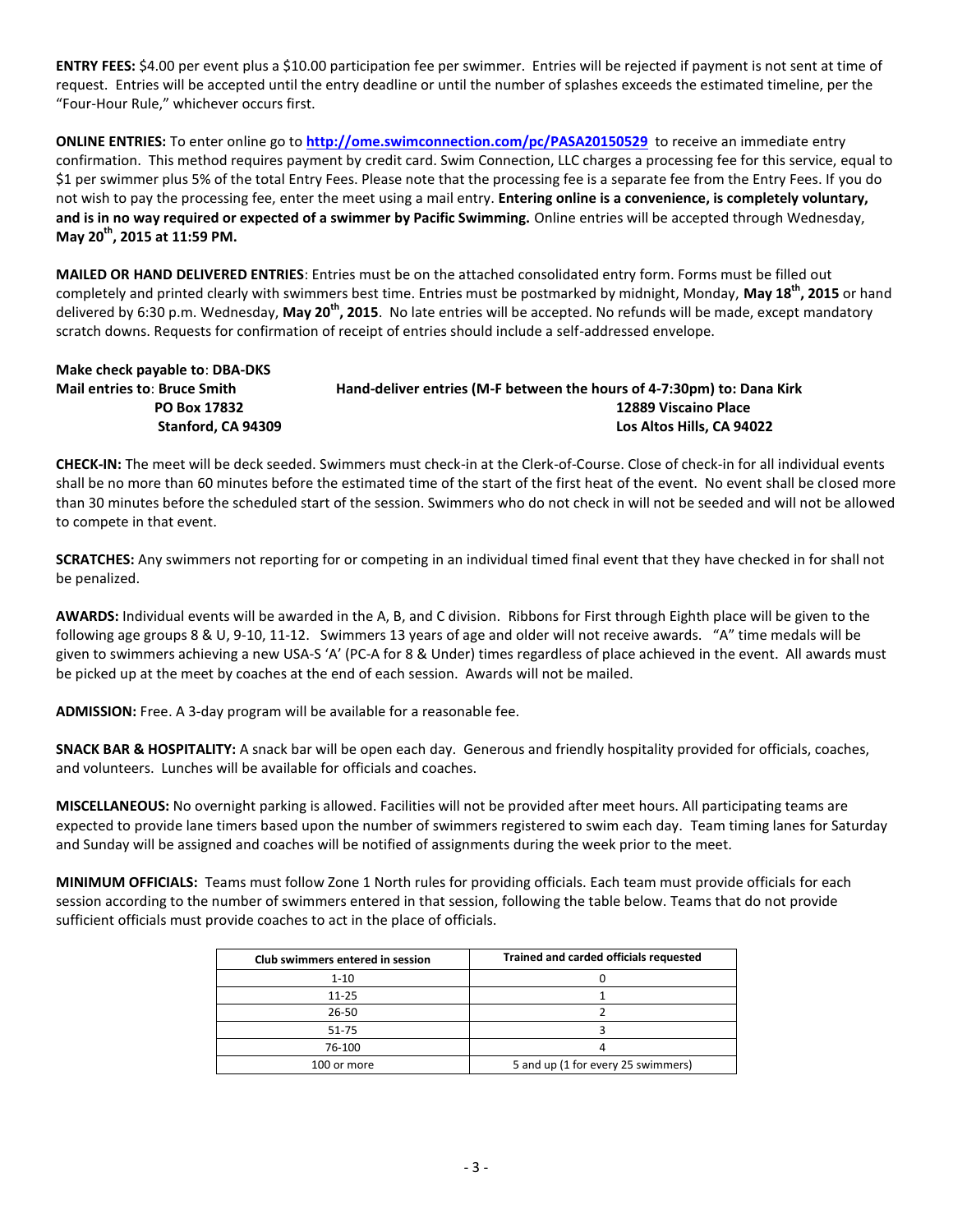#### **EVENT SUMMARY**

| <b>FRIDAY</b> |                    |  |              |           | <b>SATURDAY</b> |         |  | <b>SUNDAY</b> |          |        |                |  |  |
|---------------|--------------------|--|--------------|-----------|-----------------|---------|--|---------------|----------|--------|----------------|--|--|
| 12 & Un       | <b>11 &amp; OV</b> |  | 8 & UN       | $9 - 10$  | 11-12           | 13 & OV |  | 8 & UN        | $9 - 10$ | 11-12  | 13 & OV        |  |  |
| 400 FR        | 1500 FR            |  | 100 FR       | 100 FR    |                 | 100 FR  |  | <b>50 FR</b>  | 200 FR   | 50 FR  | 200 FR         |  |  |
|               |                    |  | <b>50 BK</b> | 50 BK     | 100 BK          | 200 BK  |  | 50 BR         | 50 FR    | 50 BR  | 50 FR          |  |  |
|               |                    |  | 50 FL        | $100$ FL* | 50 FL           | 100 FL  |  | $100 BK*$     | 50 BR    | 100 FL | 100 BR         |  |  |
|               |                    |  | 100 FL*      | 200 IM    | 200 BR          | 400 IM  |  |               | 100 BK*  | 200 IM | <b>200 FLY</b> |  |  |

**\*Note – The 8&Un/9-10 100 Fly and the 8&Un/9-10 Back will be swum as combined 10&Un Events (See Rules).**

#### **EVENTS**

| Girls# | <b>Friday Session</b> | Boys # $\vert$ |
|--------|-----------------------|----------------|
| $1*$   | 12 & Un 400 Free      | $2*$           |
| $3**$  | 11 & Over 1500 Fr     | 4**            |

| Girls #        | <b>Saturday Session A</b> | Boys # |
|----------------|---------------------------|--------|
| 5              | 13 & O 100 FR             | 6      |
| $\overline{7}$ | 11-12 100 FR              |        |
| 9              | 13 & O 200 BACK           | 10     |
| 11             | 11-12 100 BACK            |        |
| 13             | 13 & O 100 FLY            | 14     |
| 15             | $11 - 1250$ FLY           |        |
| $17*$          | 13 & O 400 IM             | $18*$  |
| 19             | 11-12 200 BREAST          |        |
|                |                           |        |
| Girls #        | <b>Saturday Session B</b> | Boys # |
|                |                           |        |
|                | 11-12 100 FREE            | 22     |
| 23             | 9-10 100 FREE             | 24     |
| 25             | 8 & U 100 FREE            | 26     |
|                | 11-12 100 BACK            | 28     |
| 29             | 9-1050 BACK               | 30     |
| 31             | 8 & U 50 BACK             | 32     |
|                | $11 - 1250$ FLY           | 34     |
| $35+$          | 10&Un 100 FLY             | $36+$  |
| 37             | 8 & U 50 FLY              | 38     |
|                | 11-12 200 BREAST          | 40     |

| Girls# | <b>Sunday Session A</b> | Boys# |
|--------|-------------------------|-------|
| 43     | 13 & O 200 FREE         | 44    |
| 45     | $11 - 1250$ FREE        |       |
| 47     | 13 & O 50 FREE          | 48    |
| 49     | 11-12 50 BREAST         |       |
| 51     | 13 & O 100 BREAST       | 52    |
| 53     | 11-12 100 FLY           |       |
| 55     | 13 & O 200 FLY          | 56    |
| 57     | 11-12 200 IM            |       |
|        |                         |       |
| Girls# | <b>Sunday Session B</b> | Boys# |
| 59     | 9-10 200 FREE           | 60    |
| 61     | 8 & U 50 FREE           | 62    |
|        | $11 - 1250$ FREE        | 64    |
| 65     | $9 - 1050$ FREE         | 66    |
| 67     | 8 & U 50 BREAST         | 68    |
|        | 11-12 50 BREAST         | 70    |
| 71     | 9 - 10 50 BREAST        | 72    |
|        | 11-12 100 FLY           | 74    |
| 75+    | 10&Un 100 BACK          | 76+   |
|        | 11-12 200 IM            | 78    |

\*Swimmers in the 400 Free and 400 IM must have achieved a USA-S "B" Time Standard. Swimmers in the 400 Free must provide their own lane timers.

\*\* Swimmers in the 1500 Free must have achieved a USA-S "BB" Time Standard in the 400 Fr or 1500 Fr and must provide their own lane timers and lap counters.

+ 8 & Under Swimmers entering the 10 & U 100 Fly and/or 100 Back must have achieved a "PC-A" Time Standard in the 50 yard/meter distance of that stroke in order to enter.

Use the following URL to find the time standards:<http://www.pacswim.org/index.shtml>